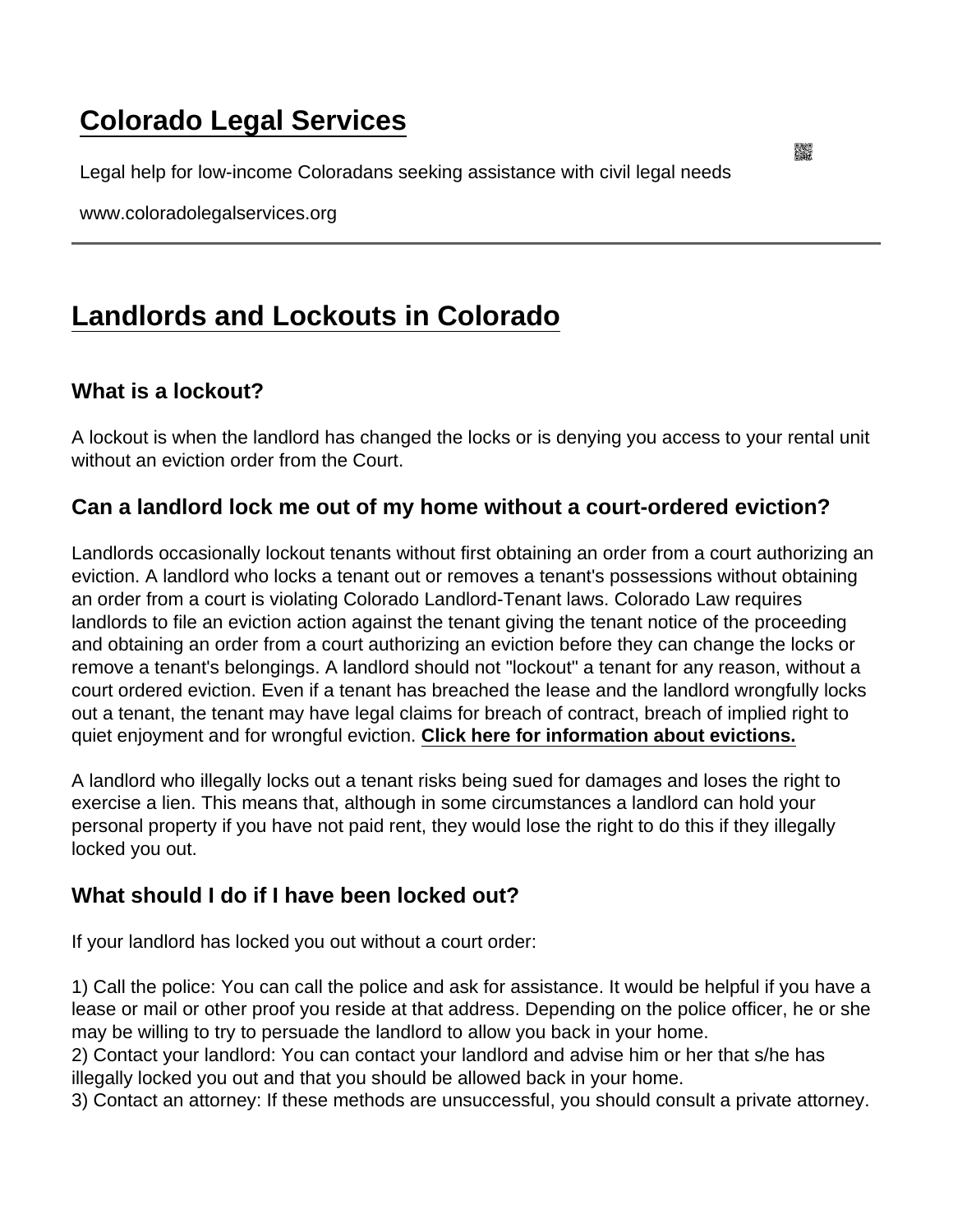You can go to the Colorado Bar Association website and use their "Find a Lawyer" service [here](https://www.licensedlawyer.org/co). (Choose that you need help w/ "My Home", and that you are being evicted, and select the option that suits you as far as payment on approx. the 4th screen on that site.) You should see whether the attorney can assist you in either getting restored to your home, obtaining your possessions and/or suing the landlord for damages.

You can also contact Colorado Legal Services (CLS) to see if a lawyer is available to assist you. [Click here](https://www.coloradolegalservices.org/node/4/contact-colorado-legal-services) for a list of CLS offices statewide.

4) Sue:

(a) If all you are seeking is money damages from your landlord, you can sue the landlord. If your money damages are not more than \$7,500, you can sue the landlord in Small Claims Court. [Click here](http://www.courts.state.co.us/Self_Help/Local_Small_Claims.cfm) for information about Small Claims on the state court website, or [click here](http://www.courts.state.co.us/Forms/Forms_List.cfm/Form_Type_ID/9) to fill out a Small Claims form online. If your damages are more than \$7,500 but do not exceed \$25,000, you can sue in County Court. If your damages exceed \$25,000, you will have to sue your landlord in District Court. Your damages may include amounts you have paid for an alternative living arrangement after you were locked out and for other expenses you incurred as a result of the lockout.

(b) If you just want your property back from the landlord (like technology, furniture, etc.), you can file a Replevin action against your landlord. A Replevin action is a lawsuit seeking return of your possessions. Find more information about and forms for filing a Replevin action [by clicking here](http://www.courts.state.co.us/Forms/Forms_List.cfm/Form_Type_ID/31) . If you decide to file a Replevin action, it is a good idea to also put in a claim for money damages just in case your landlord has thrown out or damaged your personal property.

(c) If you want to be restored to possession of the rental premise, you are going to have to file an action in the District Court of the County in which the rental premise is located seeking an "injunction" (court order) telling the landlord that s/he must allow you to return to the property.

When you file such an action, you can ask the Court to issue an Order immediately restoring you to the rental property. Unfortunately, filing this type of lawsuit is very difficult to do without the assistance of an attorney. If you'd like to request legal help from CLS, you can complete an online application by clicking [here.](https://colsoi.legalserver.org/modules/matter/extern_intake.php?pid=129&h=daa817&)

5) Negotiate with the landlord: You should be aware, however, that your landlord would need to agree to negotiate.

Can I break the locks to get into my house after I have been locked out?

If you have been locked out by a landlord who did not obtain a court order authorizing the eviction, you still have the legal right to possession of the home and should be able to reenter the home, provided the reentry results in only minimal damage to the home and if you are able to enter without causing a "breach of the peace". However, if you reenter the home after being illegally locked out, you need to be aware of the risk of police involvement.

In order to prevent the police from mistakenly charging you with trespassing or damaging the